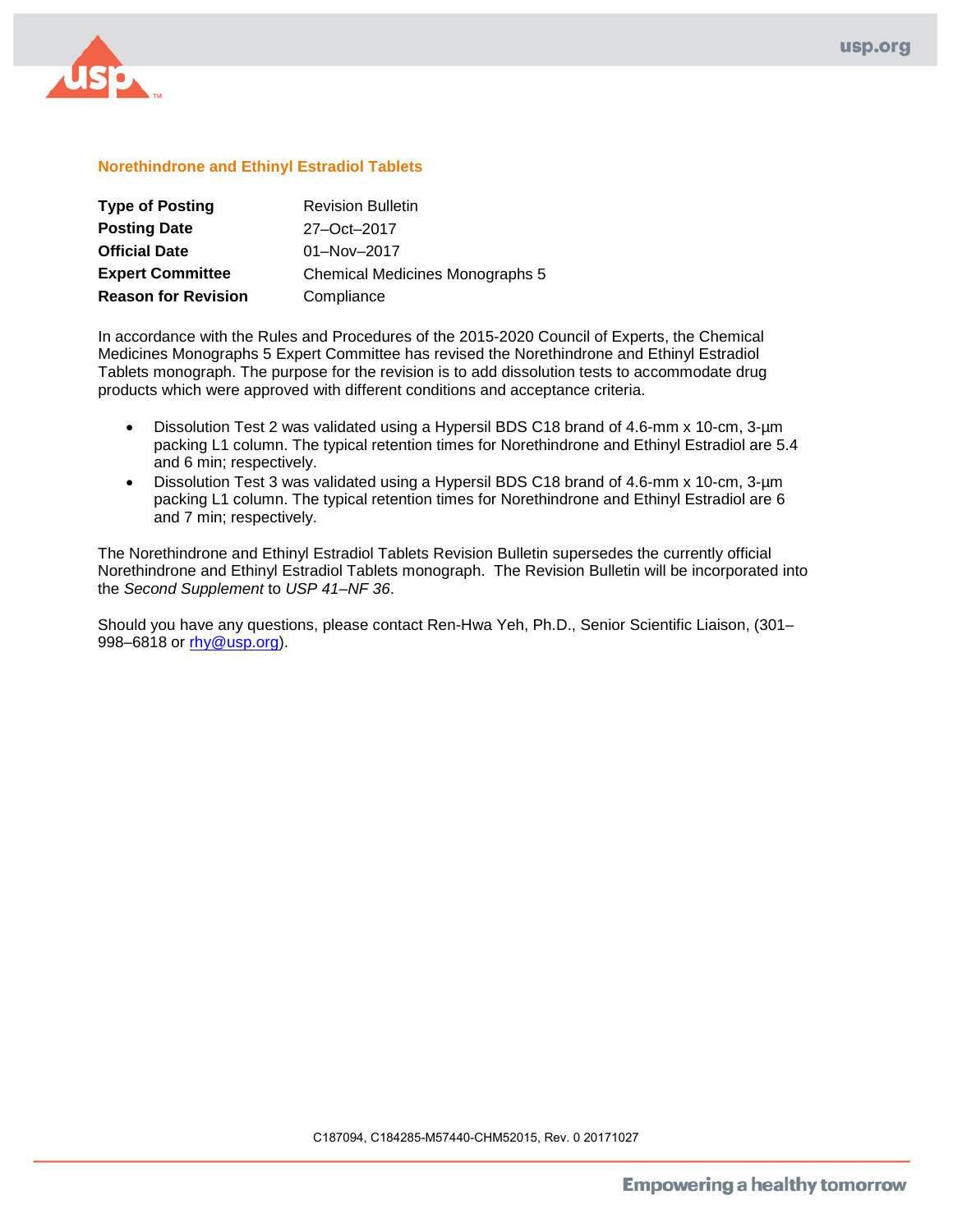# **Norethindrone and Ethinyl Estradiol** Allow solid particles to settle, or centrifuge if necessary in the **Tablets**<br>**Tablets** to obtain a slightly turbid solution: the following the solution:  $\frac{1}{2}$

**DEFINITION**<br>
Norethindrone and Ethinyl Estradiol Tablets contain NLT<br>
90.0% and NMT 110.0% of the labeled amount of nor-<br>
Thromatographic system<br>
(See Chromatography (621), System Suitability.) ethindrone  $(C_{20}H_{26}O_2)$ , and NLT 90.0% and NMT **Detector:** UV 200 nm<br>110.0% of the labeled amount of ethinyl estradiol **Column:** 4.6-mm x 2.9 110.0% of the labeled amount of ethinyl estradiol **Column:** 4.6-mm × 25-cm; packing L1 (C<sub>20</sub>H<sub>24</sub>O<sub>2</sub>).<br>(C<sub>20</sub>H<sub>24</sub>O<sub>2</sub>). **Flow rate:** 1 mL/min<br>**FLITIELATION FLICATION** 

# **IDENTIFICATION**<br>• **A. THIN-LAYER CHROMATOGRAPHIC TEST**<br>Sample: Standard solution: 1 ma/ml of USB Norothindrone PS<br>Sample: Standard solution

**• A. THIN-LAYER CHROMATOGRAPHIC TEST**<br> **EXERCISEDNATE CONDUCT AND ANOTEMATION CONDUCT AND SAMPLE SURPLUS DEVENITING SAMPLE SURPLUS DEVENITING A SAMPLE SURPLUS DEVENITING A SAMPLE STATIGON CONDUCT AND A SAMPLE SURPLUS ON** 

- 
- 
- 
- 
- tate (4:1)<br>**Spray reagent:** Sulfuric acid–methanol, prepared by
- Continuously adding 70 mL of sulfuric acid in small incre-<br>
ments to 30 mL of methanol chilled in an ice-bath,<br>
and mixing<br> **Analysis**<br> **Samples:** Standard solution and Sample solution<br>
Samples: Standard solution and Samp

**Samples:** Standard solution and Sample solution<br>Apply both Standard solution and Sample solution at a<br>Reference Standard in the Standard solution line 2.5 cm from the bottom of a thin-layer chromato-<br>graphic plate. Develop the chromatogram in Develop-<br>ing solvent system until the solvent front has moved<br>ample in the *Sample solution* (mg/mL) graphic plate. Develop the chromatogram in Develop-<br>
ing solvent system until the solvent front has moved<br>
10 cm. Remove the plate, and air-dry. Spray the plate<br>
with *Spray reagent*.

**Acceptance criteria:** The spots from the Sample solu-<br>tion have the same  $R_F$  values as the spots from USP<br>Ethinyl Estradiol RS and from USP Norethindrone RS.<br>Ethinyl Estradiol (C<sub>20</sub>H<sub>24</sub>O<sub>2</sub>)

### **ASSAY**

### • **PROCEDURE**

- **Mobile phase:** Acetonitrile and water (60:40) **Change to read: Diluent:** Acetonitrile and water (45:55)
- **Internal standard solution:** Transfer 15 mg of valer- **<sup>D</sup>ISSOLUTION** 〈**711**〉 ophenone into a 250-mL volumetric flask, add 125 mL [NOTE—Exercise care in filtering and handling solutions
- **Ethinyl estradiol standard stock solution:** 0.09 mg/ mL of USP Ethinyl Estradiol RS in acetonitrile
- **Norethindrone standard stock solution:** 1.25 mg/mL of USP Norethindrone RS in acetonitrile
- **Standard solution:** Transfer 5.0 mL of *Internal standard* glass dissolution vessels and polytef-coated or solution into a 100-mL volumetric flask. Add volumes of polytef-paddles.] solution into a 100-mL volumetric flask. Add volumes of *Ethinyl estradiol standard stock solution* and *Norethin- drone standard stock solution* so that the final known concentrations, in mg/mL, of the Reference Standards drochloric acid; 500 m<br>correspond numerically to one-twentieth of the labeled **Apparatus 2:** 75 rpm correspond numerically to one-twentieth of the labeled<br>
amounts of the corresponding ingredients in the Tab-<br>
lets. Add (26 – X) mL of acetonitrile, X being the total **Buffer:** 0.02 M pH 6.0 phosphate buffer amounts of the corresponding ingredients in the Tablets. Add (26 <sup>−</sup> *<sup>X</sup>*) mL of acetonitrile, *X* being the total **Buffer:** 0.02 M pH 6.0 <sup>p</sup>hosphate buffer volume of the standard stock solution taken. Dilute
- **Sample stock solution:** Transfer 10 Tablets to a Ethinyl Estradiol RS in *Medium* with concentrations 100-mL volumetric flask, add 20 mL of water, and similar to those expected in the solution under test. shake by mechanical means until the Tablets are com-<br>
pletely disintegrated. Add 10.0 mL of *Internal standard* the total final volume of the *Standard solution* may be pletely disintegrated. Add 10.0 mL of *Internal standard* the total final volume of the *Standard solution* solution and 60 mL of acetonitrile, and mix. Sonicate *solution* and 60 mL of acetonitrile, and mix. Sonicate

for 2 min. Dilute with acetonitrile to volume, and mix.<br>Allow solid particles to settle, or centrifuge if necessary

- Sample solution: Dilute 5.0 mL of the Sample stock so*lution* with *Diluent* to 10.0 mL.
- 
- 
- 
- 
- 
- 
- 
- 
- 
- 
- 
- 

$$
Result = (R_U/R_S) \times (C_S/C_U) \times 100
$$

- 
- 
- 
- 
- 
- 

### **PERFORMANCE TESTS**

- 
- of acetonitrile, and dilute with water to volume.<br>
ithinyl estradiol standard stock solution: 0.09 mg/ entitleding contrifugation may be used instead of filtration with nonadsorptive membrane filters. Withdraw dissolution aliquots with glass or polytef pipets or syringes that have been checked for adsorptive loss. Use glass dissolution vessels and polytef-coated or solid

*drones r*<br> **dronard strong-stock solution**<br> **Medium:** 0.09% sodium dodecyl sulfate in 0.1 N hy-<br>
Medium: asid: 500 ml

- 
- 
- 
- 
- with *Diluent* to volume.<br>
with *Diluent* to volume.<br> **Standard solution:** USP Norethindrone RS and USP Sample stock solution: Transfer 10 Tablets to a<br> **Standard solution:** USP Norethindrone RS and USP
	-
	-
	- 2017 The United States Pharmacopeial Convention *All Rights Reserved.*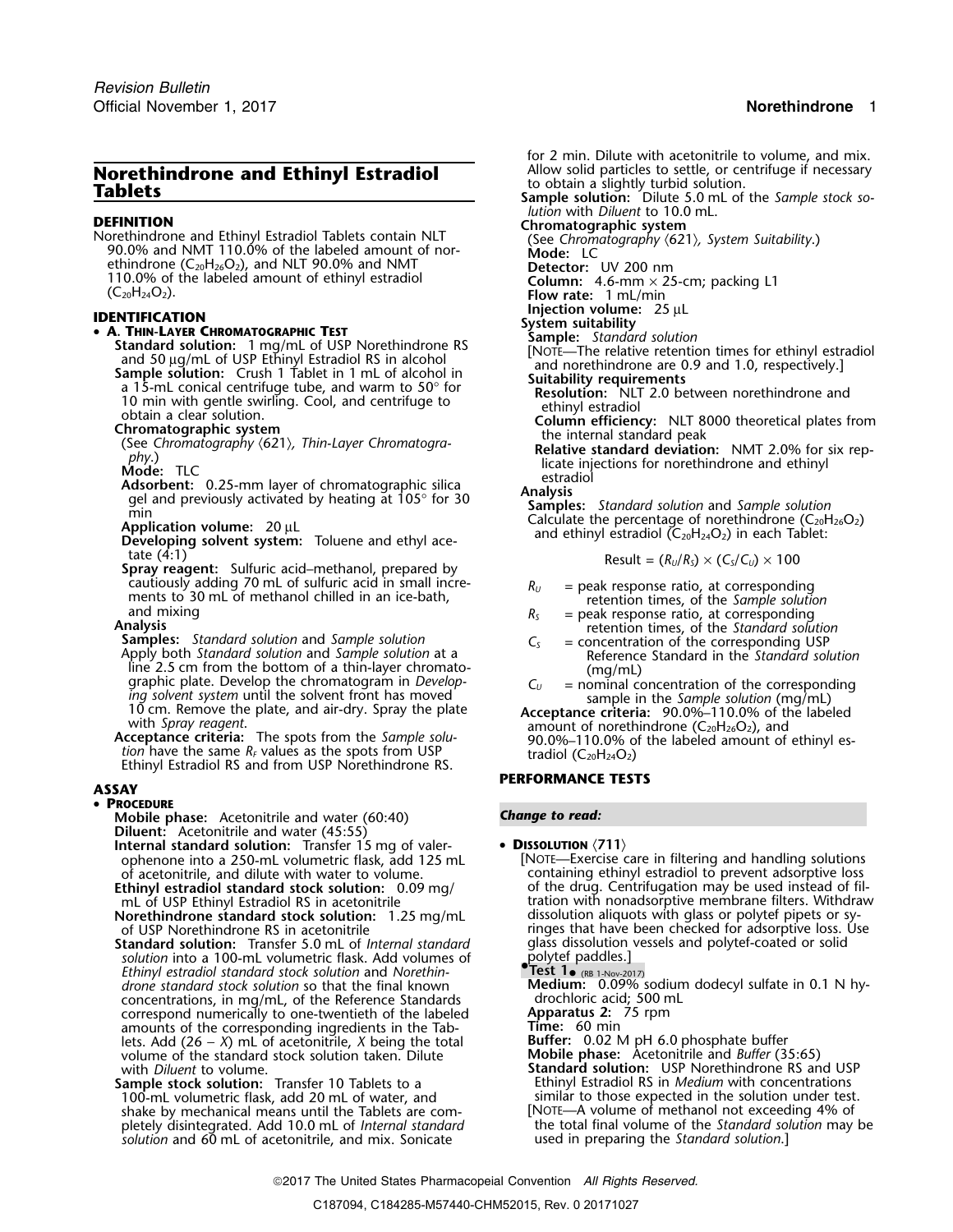**Relative standard deviation:** NMT 3.0% for nor-<br>ethindrone and ethinyl estradiol

 $\text{Result} = (r_U/r_S) \times C_S \times V \times (1/L) \times 100$ 

Reference Standard in the *Standard solution*<br>(µg/mL)

**Samples:** *Standard solution* and *Sample solution* Calculate the percentage of the labeled amount of norethindrone  $(C_{20}H_{26}O_2)$  and ethinyl estradiol

**Sample solution:** A filtered portion of the solution **Tailing factor:** NMT 2.0 for norethindrone and under test. under test.<br> **under test.** ethinyl estradiol extradiol chromatographic system and the standard extradiol extradiol extradiol (See *Chromatography*  $\langle 621 \rangle$ *, System Suitability*.) ethin<br>**Mode:** LC **Analysis Mode:** LC **Detector:** UV 200 nm **Folumn:** 5-mm × 8.3-cm; 3-µm packing L1<br> **Flow rate:** 1 mL/min norethindrone (C<sub>20</sub>H<sub>2</sub><br>
Injection volume: 100 µL (C<sub>20</sub>H<sub>24</sub>O<sub>2</sub>) dissolved: **Injection volume:** 100 µL **System suitability** [NOTE—The relative retention times for norethindrone and ethinyl estradiol are 0.9 and 1.0, respectively.]  $r_U$  = peak response of norethindrone or ethinyl estradiol from the *Sample solution* **Suitability requirements**<br> **Resolution:** NLT 1.5 between norethindrone and *r<sub>S</sub>* = peak response of corresponding USP Reference ethinyl estradiol Standard from the *Standard solution* **Column efficiency:** NLT 7000 theoretical plates for the ethinyl estradiol peak **Tailing factor:**  $NMT'2.0$  for either peak<br>**Relative standard deviation:**  $NMT 3.0\%$   $V =$  volume of *Medium,* 500 mL **Relative standard deviation: NMT 3.0% Analysis** *<sup>L</sup>* = label claim of norethindrone or ethinyl **Samples:** *Standard solution* and *Sample solution* Calculate the percentage of the labeled amount of tradiol  $(C_{20}H_{24}O_2)$ , respectively, are dissolved in 60 N hydrochloric acid; 500 mL amounts of noteumidione  $(2^{0.126}C_2)$  and ethniyi es-<br>tradiol  $(C_{20}H_{24}O_2)$ , respectively, are dissolved in 60<br>min.<br>**These 2:** 75 rpm •**•17 12:** If the product complies with this test, the **Time:** 30 min **Standard stock solution 1:** 100 µg/mL of USP Nor-<br>ethindrone RS in acetonitrile. Sonicate to dissolve as **15 Standard solution:** US **Standard solution:** 0.8 µg/mL of USP Norethindrone luting steps as needed.<br>RS and 0.07 µg/mL of USP Ethinyl Estradiol RS in Me-<br>**Sample solution:** Pass dium, from Standard stock solution 1 and Standard **clear filtrate.**<br>stock solution 2. tion under test at about 3000 rpm for 3 min, and use (See Chromatography **Cancel 1996**)<br>the clear supernatant the clear supernatant. **Mode:** LC<br>hromatographic system **Mode:** Mode: LC: Detector: UV 200 nm (See *Chromatography 〈621〉, System Suitability.*)<br>**Mode:** LC **Detector:** UV 200 nm **Column:** 4.6-mm × 10-cm; 3-µm packing L1 **Flow rate:** 0.8 mL/min **Run time:** NLT 2 times the retention time of ethinyl estradiol estradiol **Sample:** *Standard solution* **System suitability**<br> **Sample:** *Standard solution*<br> **Sample:** *Standard solution*<br> **Suitability requirements**<br> **Suitability requirements**<br> **Suitability requirements**<br> **Suitability requirements**<br> **Resolution:** NLT 1.5 betw [NOTE—The relative retention times for norethindrone and ethinyl estradiol are 0.9 and 1.0, respectively.] **Resolution:** NLT **Resolution:** NLT<br>**Suitability requirements** Suitability requirements<br>Resolution: NLT 1.5 between norethindrone and **Failing factor:** NMT 2.0 for norethindrone and

Calculate the percentage of the labeled amount of **Tolerances:** NLT 80% (*Q*) of each of the labeled norethindrone  $(C_{20}H_{26}O_2)$  and ethinyl estradiol amounts of norethindrone  $(C_{20}H_{26}O_2)$  and ethinyl es- $(C_{20}H_{24}O_2)$  dissolved by comparison of the corre- and tradiol  $(C_{20}H_{24}O_2)$ , respectively, are dissolved in 30  $\mu$ min.  $\mu$ sponding peak responses of the *Standard solution*<br>and the solution under test.<br>**Test 3:** If the product complies with this test, the label-<br>**plerances:** NLT 75% (O) of each of the labeled ing indicates that it meets USP D **Tolerances:** NLT 75% (Q) of each of the labeled ing indicates that it meets USP *Dissolution Test 3*. Number of the labeled in 0.1 amounts of norethindrone (C<sub>20</sub>H<sub>26</sub>O<sub>2</sub>) and ethinyl es-<br>Medium: 0.09% (w/v) sodium dodec amounts of norethindrone (C<sub>20</sub>H<sub>26</sub>O<sub>2</sub>) and ethinyl es-<br>Medium: 0.09% (w/v) sodium dodecyl sulfate in 0.1 **Buffer:** 0.02 M pH 6.0 phosphate buffer prepared as labeling indicates that it meets USP *Dissolution Test 2*.<br>**Buffer:** 0.02 M pH 6.0 phosphate buffer prepared as **Medium:** 0.09% (w/v) sodium dodecyl sulfate in 0.1 and f **Medium:** 0.09% (w/v) sodium dodecyl sulfate in 0.1 follows. Dissolve 2.72 g of potassium phosphate, N hydrochloric acid; 500 mL monobasic in 1 L of water. Adjust with 0.1 N sodium **Apparatus 2:** 75 rpm<br> **Apparatus 2:** 75 rpm<br> **Apparatus 2:** 75 rpm<br> **Mobile phase:** Acetonitrile and Buffer (38:6 **Time: Mobile phase:** Acetonitrile and *Buffer* (38:62) 30 min **Buffer:** 0.02 M pH 6.0 <sup>p</sup>hosphate buffer prepared as **Norethindrone standard stock solution:** 0.8 mg/mL **Buffer:** 0.02 M pH 6.0 phosphate buffer prepared as **Solution Repared Norethindrone standard stock solution:** 0.8 mg/r follows. Dissolve 2.72 g of potassium phosphate, of USP Norethindrone RS in methanol. Sonicate to mono monobasic in 1 L of water. Adjust with 10% potas-<br>sium hydroxide solution in water to a pH of 6.0. **Ethinyl estradiol standard stock solution:** 0.135 mg/ sium hydroxide solution in water to a pH of 6.0. **Ethinyl estradiol standard stock solution:** 0.135 mg/ **Mobile phase:** Acetonitrile and *Buffer* (42:58) mL of USP Ethinyl Estradiol RS in methanol. Sonicate ethindrone RS in acetonitrile. Sonicate to dissolve as **Standard solution:** USP Norethindrone RS and USP needed. Ethinyl Estradiol RS in *Medium* with concentrations **Standard stock solution 2:** 3.5 µg/mL of USP Ethinyl similar to those expected in the solution under test, 3.5 µg/mL of USP Ethinyl<br>Estradiol RS in acetonitrile. Sonicate to dissolve as from Norethindrone standard stock s from Norethindrone standard stock solution and *Ethinyl* needed. *estradiol standard stock solution*. Add intermediate di-RS and 0.07 <sup>µ</sup>g/mL of USP Ethinyl Estradiol RS in *Me-* **Sample solution:** Pass a portion of the solution under *dium*, from *Standard stock solution 1* and *Standard* test through a filter of 0.45-µm pore size and use the **Sample solutions:** Centrifuge a portion of the solu- **Chromatographic system Chromatographic system**<br>
(See Chromatography (621), System Suitability.) **Detector:** UV 200 nm<br> **Column:** 4.6-mm × 10-cm; 3-µm packing L1 **Column temperature: 30°**<br>**Flow rate:** 1 mL/min **Folumn:**  $\frac{4.6}{10}$  Flow rate: 0.8 mL/min ething in packing L1 and time: NLT 1.4 times the retention time of thinyl estradiol **Injection volume:** 100 µL<br> **Injection volume:** 100 µL<br> **Injection volume:** 100 µL<br> **Injectio System suitability** [NOTE—The relative retention times for norethindrone

**Resolution:** NLT 1.5 between norethindrone and **Tailing factor:** Nethinyl estradiol<br> **Tailing factor:** Nethinyl estradiol ethinyl estradiol